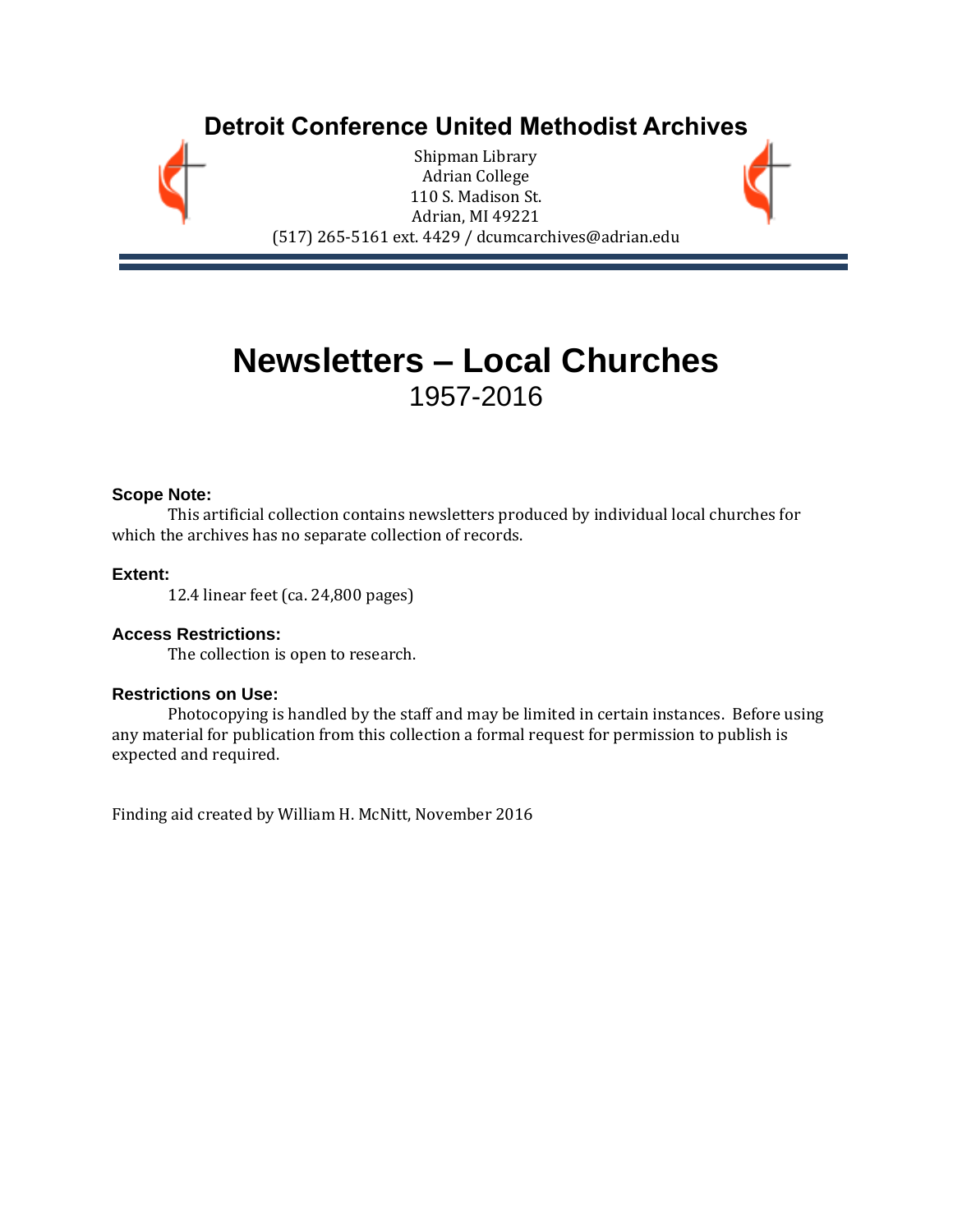| <b>Container</b> | <b>Contents</b>                         |
|------------------|-----------------------------------------|
| Box 1            | <b>Local Church Newsletters</b>         |
|                  | Adrian: First                           |
|                  | 2005-2006                               |
|                  | 2011-2012                               |
|                  | 2013-2014                               |
|                  | 2015-2016                               |
|                  | Akron: Wisner                           |
|                  | 2005-2006                               |
|                  | 2011-2013                               |
|                  | 2014-2016                               |
|                  | Algonac: Trinity                        |
|                  | 2005-2006                               |
| Box 2            | <b>Local Church Newsletters</b>         |
|                  | Algonac: Trinity                        |
|                  | 2011-2013                               |
|                  | 2014-2016                               |
|                  | Allen Park: Trinity, 1979 and 2005-2006 |
|                  | Alpena: First, 2004-2006                |
|                  | Ann Arbor: First, 1990-1991             |
|                  | Ann Arbor: West Side                    |
|                  | 2005                                    |
|                  | 2006                                    |
|                  | 2011-2012                               |
| Box 3            | <b>Local Church Newsletters</b>         |
|                  | Ann Arbor: West Side                    |
|                  | 2013                                    |
|                  | Bay City: Christ, 2005-2006             |
|                  | Birmingham: First                       |
|                  | 2004-2005                               |
|                  | 2014                                    |
|                  | 2015                                    |
|                  | Blissfield: First                       |
|                  | 2005-2006                               |
|                  | 2011-2012                               |
| Box 4            | <b>Local Church Newsletters</b>         |
|                  | Blissfield: First                       |
|                  | 2013-2014                               |
|                  | 2015-2016                               |
|                  | Britton: Grace, 2005-2006 and 2011      |
|                  | <b>Byron: First</b>                     |
|                  | 2005-2006                               |
|                  | 2011-2013                               |
|                  | Cass City                               |
|                  | 2005                                    |
|                  | 2006                                    |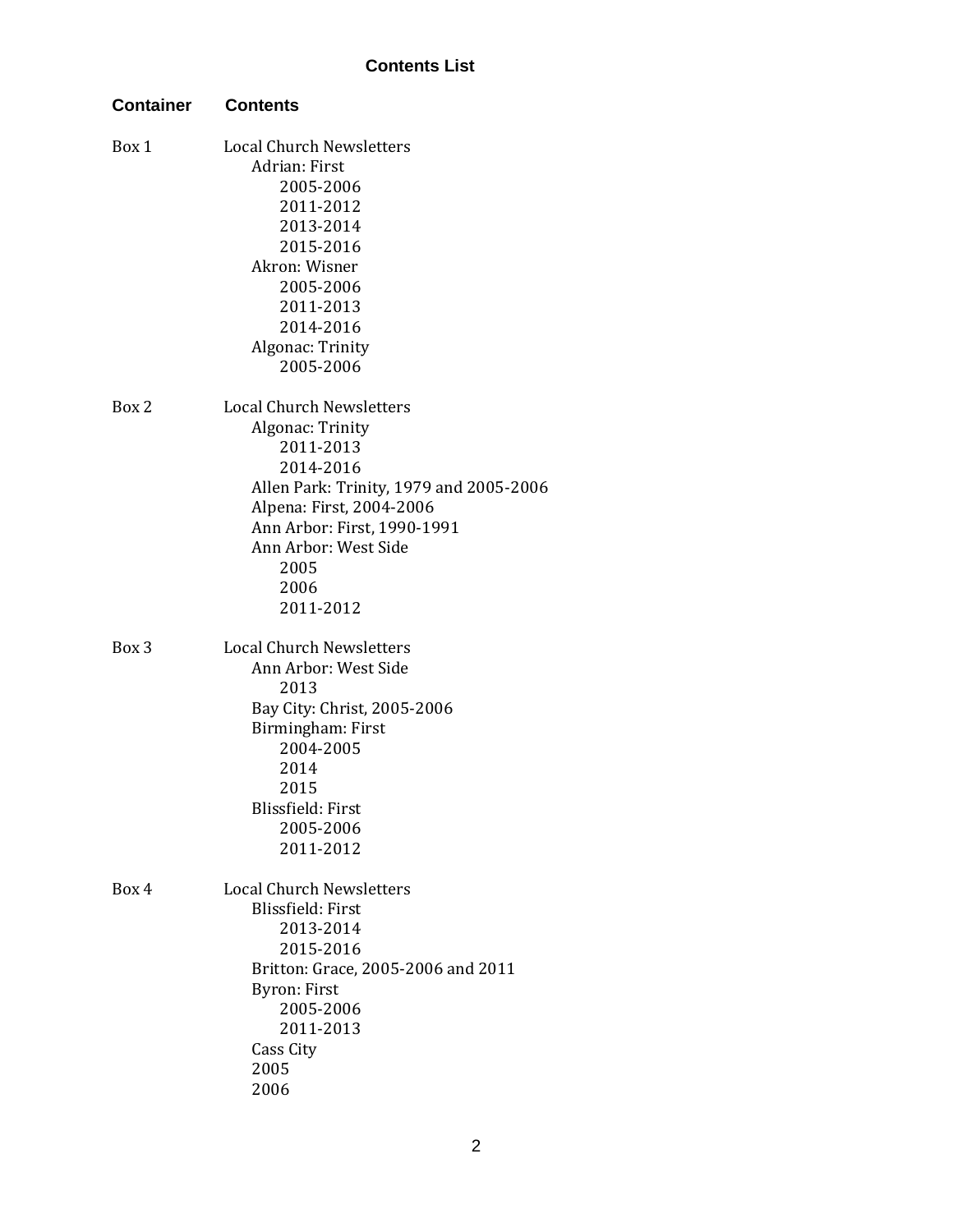| <b>Container</b> | Contents                          |
|------------------|-----------------------------------|
| Box 5            | <b>Local Church Newsletters</b>   |
|                  | Cass City                         |
|                  | 2011                              |
|                  | 2012                              |
|                  | 2013                              |
|                  | 2014                              |
|                  | 2015                              |
|                  | 2016                              |
|                  | Cheboygan: St. Paul's             |
|                  | 2005-2006                         |
|                  | 2011-2012                         |
|                  | 2013-2014                         |
|                  | 2015-2016                         |
| Box 6            | <b>Local Church Newsletters</b>   |
|                  | <b>Chesaning: Trinity</b>         |
|                  | 2005-2006                         |
|                  | 2011-2012                         |
|                  | 2013-2014                         |
|                  | 2015-2016                         |
|                  | Commerce, 2005-2006               |
|                  | Davisburg                         |
|                  | 2005-2006                         |
|                  | 2011                              |
| Box7             | <b>Local Church Newsletters</b>   |
|                  | Dearborn: Good Shepherd           |
|                  | 2005-2006                         |
|                  | 2011-2012                         |
|                  | 2013-2014                         |
|                  | 2015-2016                         |
|                  | Dexter                            |
|                  | 1982-1990                         |
|                  | 2005-2011                         |
|                  | Dryden                            |
|                  | 2005-2006                         |
| Box 8            | <b>Local Church Newsletters</b>   |
|                  | Dundee, 1957-1959 and 2005-2006   |
|                  | Escanaba: First                   |
|                  | 2005-2006                         |
|                  | 2011-2012                         |
|                  | 2013-2014                         |
|                  | 2015-2016                         |
|                  | Essexville: St. Luke's, 2005-2006 |
|                  | Fairgrove and Gilford             |
|                  | 1980-1986                         |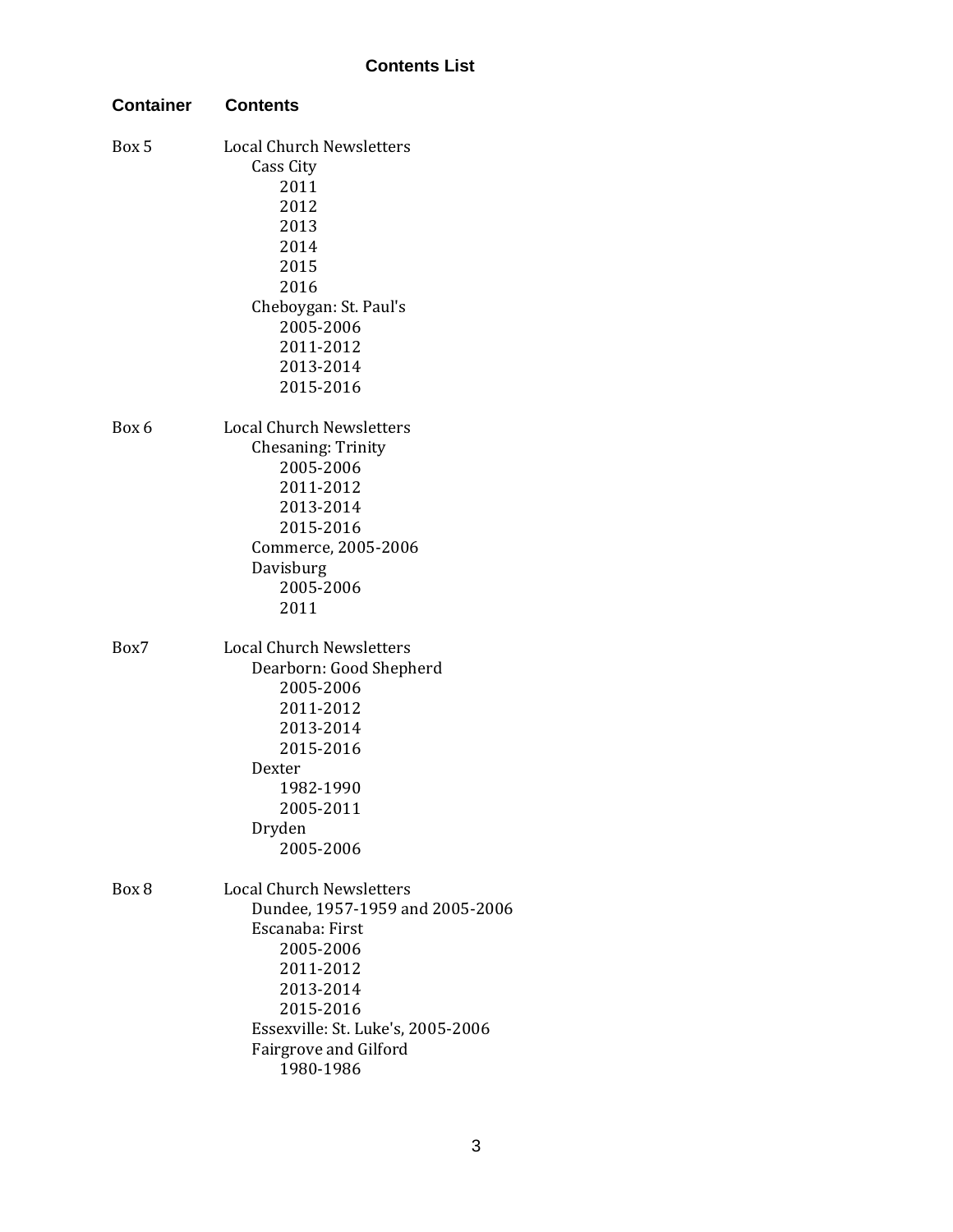| <b>Container</b> | <b>Contents</b>                              |
|------------------|----------------------------------------------|
| Box 9            | <b>Local Church Newsletters</b>              |
|                  | Fairgrove and Gilford                        |
|                  | 1990-1991                                    |
|                  | 1992-1994                                    |
|                  | 1995-1997                                    |
|                  | 1998-1999                                    |
|                  | 2000-2002                                    |
|                  | Farmington: First                            |
|                  | 2005                                         |
|                  | 2006                                         |
| Box 10           | <b>Local Church Newsletters</b>              |
|                  | Farmington Hills: Nardin Park                |
|                  | 2005-2006                                    |
|                  | 2011                                         |
|                  | 2012                                         |
|                  | 2013                                         |
|                  | 2014                                         |
|                  | 2015                                         |
|                  | 2016                                         |
|                  | Fenton, 2005-2006                            |
| <b>Box 11</b>    | <b>Local Church Newsletters</b>              |
|                  | Flint: Asbury                                |
|                  | 2005-2006                                    |
|                  | 2011-2012                                    |
|                  | 2013-2015                                    |
|                  | Flint: Lincoln Park, 2005-2006               |
|                  | Flushing                                     |
|                  | 2005-2006                                    |
|                  | 2011                                         |
|                  | 2012                                         |
| <b>Box 12</b>    | <b>Local Church Newsletters</b>              |
|                  | Flushing                                     |
|                  | 2013                                         |
|                  | 2014                                         |
|                  | 2015                                         |
|                  | 2016                                         |
|                  | Franklin: Community                          |
|                  | 2005                                         |
|                  | 2006                                         |
|                  | 2011                                         |
|                  | 2012                                         |
|                  | Genesee and Thetford Center, 2005-2006       |
|                  | Glennie, Harrisville, and Lincoln, 2011-2012 |
|                  | Glennie and Sunnyside, 2005-2006             |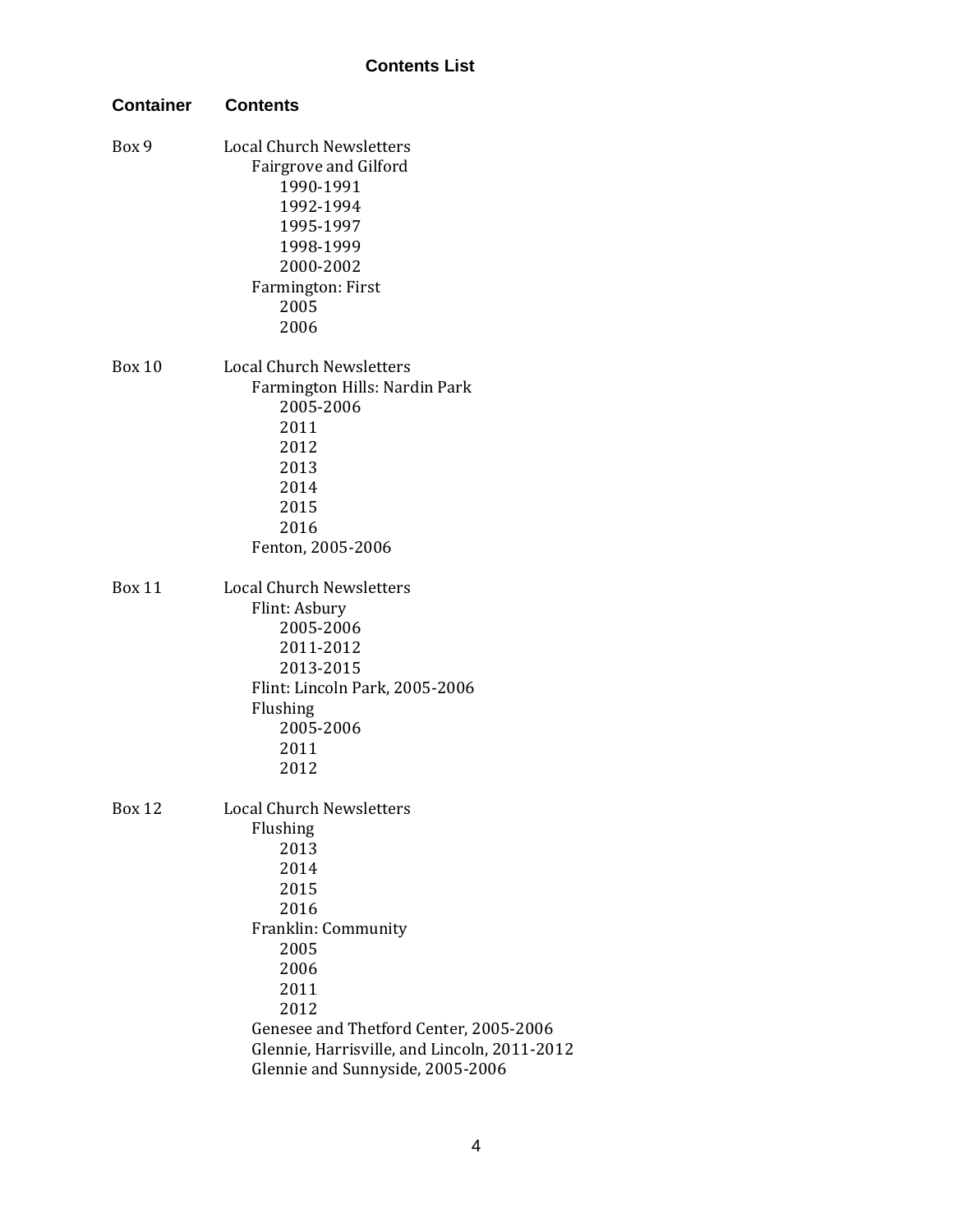| <b>Container</b> | <b>Contents</b>                                                                                                                                                                                                                                                 |
|------------------|-----------------------------------------------------------------------------------------------------------------------------------------------------------------------------------------------------------------------------------------------------------------|
| <b>Box 13</b>    | <b>Local Church Newsletters</b><br>Grand Blanc, 2005-2006<br>Grayling: Michelsen Memorial, 2005-2006<br>Hale: First<br>2004<br>2005<br>2006<br>2011<br>2012                                                                                                     |
| <b>Box 14</b>    | <b>Local Church Newsletters</b><br>Hale: First<br>2013<br>2014<br>2015<br>2016<br>Harrisville and Lincoln, 2005-2006 and 2011<br>Houghton: Grace, 2005-2006<br><b>Howarth and Paint Creek</b><br>2005-2006<br>2011-2013<br>2014-2016                            |
| <b>Box 15</b>    | <b>Local Church Newsletters</b><br>Howell: First, 2005-2006<br>Hudson: First, 2012-2014<br>Ida<br>2005-2006<br>2011-2012<br>2013-2014<br>2015-2016<br>Iron Mountain: First, 2005-2006 and 2011<br>Iron Mountain: Trinity<br>2005-2006<br>2011-2012<br>2013-2014 |
| <b>Box 16</b>    | <b>Local Church Newsletters</b><br>Jeddo, 2005-2006<br>Lapeer: Trinity<br>2005-2006<br>2011-2012<br>2013-2014<br>2015-2016<br>Livonia: Newburg<br>2005<br>2006<br>2011-2012                                                                                     |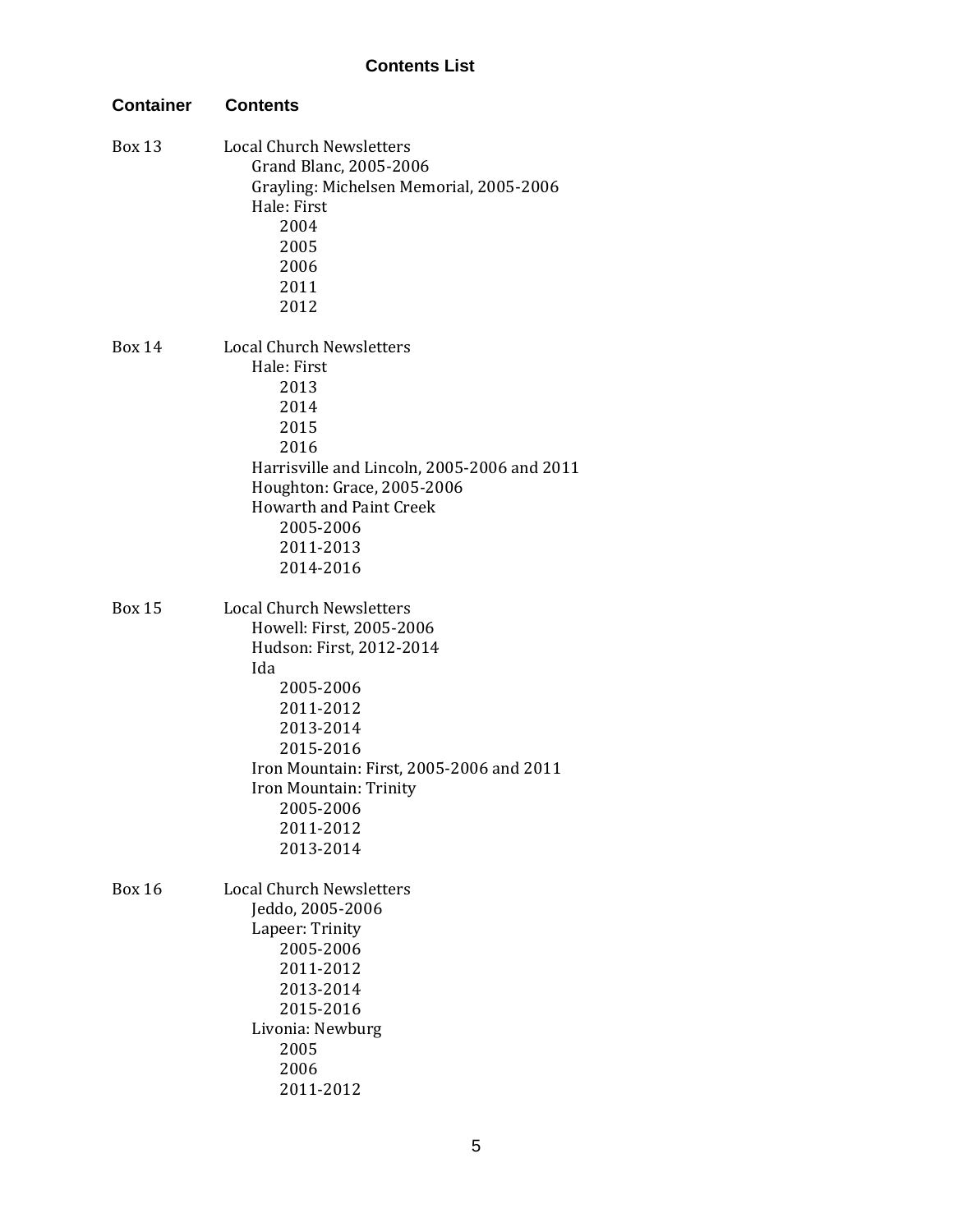| <b>Container</b> | <b>Contents</b>                                                                                                                                                                                                    |
|------------------|--------------------------------------------------------------------------------------------------------------------------------------------------------------------------------------------------------------------|
| <b>Box 17</b>    | <b>Local Church Newsletters</b><br>Livonia: New burg<br>2013<br>2014-2015<br>Livonia: St. Matthew's<br>2005-2006<br>2011-2012<br>2013-2014<br>2015-2016<br>Manchester, 2005-2006<br>Marysville<br>1959-1960        |
| <b>Box 18</b>    | <b>Local Church Newsletters</b><br>Marysville<br>1961-1962<br>1963<br>1964-1965<br>Middlebury, 1997-2005<br>Midland: Aldersgate<br>2005-2006<br>2011-2012<br>2013-2014<br>2015-2016<br>Midland: Homer<br>2005-2006 |
| <b>Box 19</b>    | <b>Local Church Newsletters</b><br>Midland: Homer<br>2011-2012<br>2013-2014<br>2015-2016<br>Mio<br>2005-2006<br>2011-2012<br>2013<br>2014<br>2015-2016                                                             |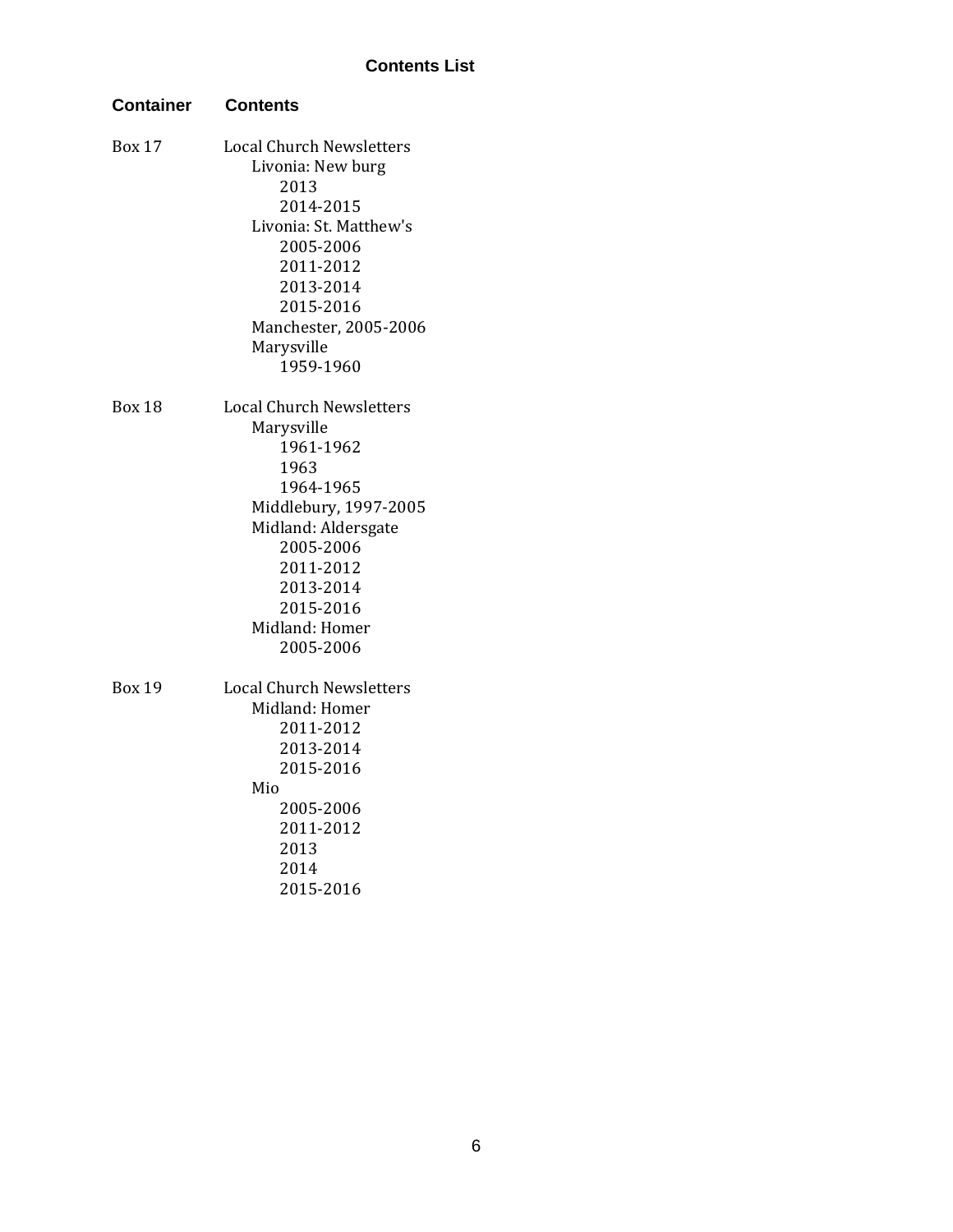| <b>Container</b> | <b>Contents</b>                                                                                                                                                                                                                                                                 |
|------------------|---------------------------------------------------------------------------------------------------------------------------------------------------------------------------------------------------------------------------------------------------------------------------------|
| <b>Box 20</b>    | <b>Local Church Newsletters</b><br>Monroe: First, 2005-2006<br><b>Morrice and Bancroft</b><br>2011-2012<br>2013-2014<br>2015-2016<br>Morrice, Bennington, and Pittsburg, 2005-2006<br>Mount Clemens: First, 2005-2006<br>Munising, 2005-2006<br>New Baltimore: Grace, 2005-2006 |
| <b>Box 21</b>    | <b>Local Church Newsletters</b><br>New Lothrop - Juddville<br>2005-2006<br>2011-2012<br>2013-2015<br>North Lake<br>2005-2006<br>2011-2014<br>Norway: Grace/Faithorn<br>2005-2006<br>2011-2013                                                                                   |
| <b>Box 22</b>    | <b>Local Church Newsletters</b><br>Onaway & Millersburg<br>2004-2006<br>2011-2012<br>2013-2014<br>2015-2016<br>Ortonville, 2005-2006<br>Oscoda<br>2005-2006<br>2011-2014                                                                                                        |
| <b>Box 23</b>    | <b>Local Church Newsletters</b><br>Oscoda Indian Mission, 2005-2006<br>Otisville & West Forest, 2005-2006<br>Oxford<br>2005-2006<br>2011-2012<br>2013-2014<br>2015-2016<br>Pickford, 2005-2006<br>Pigeon: First<br>2005-2006                                                    |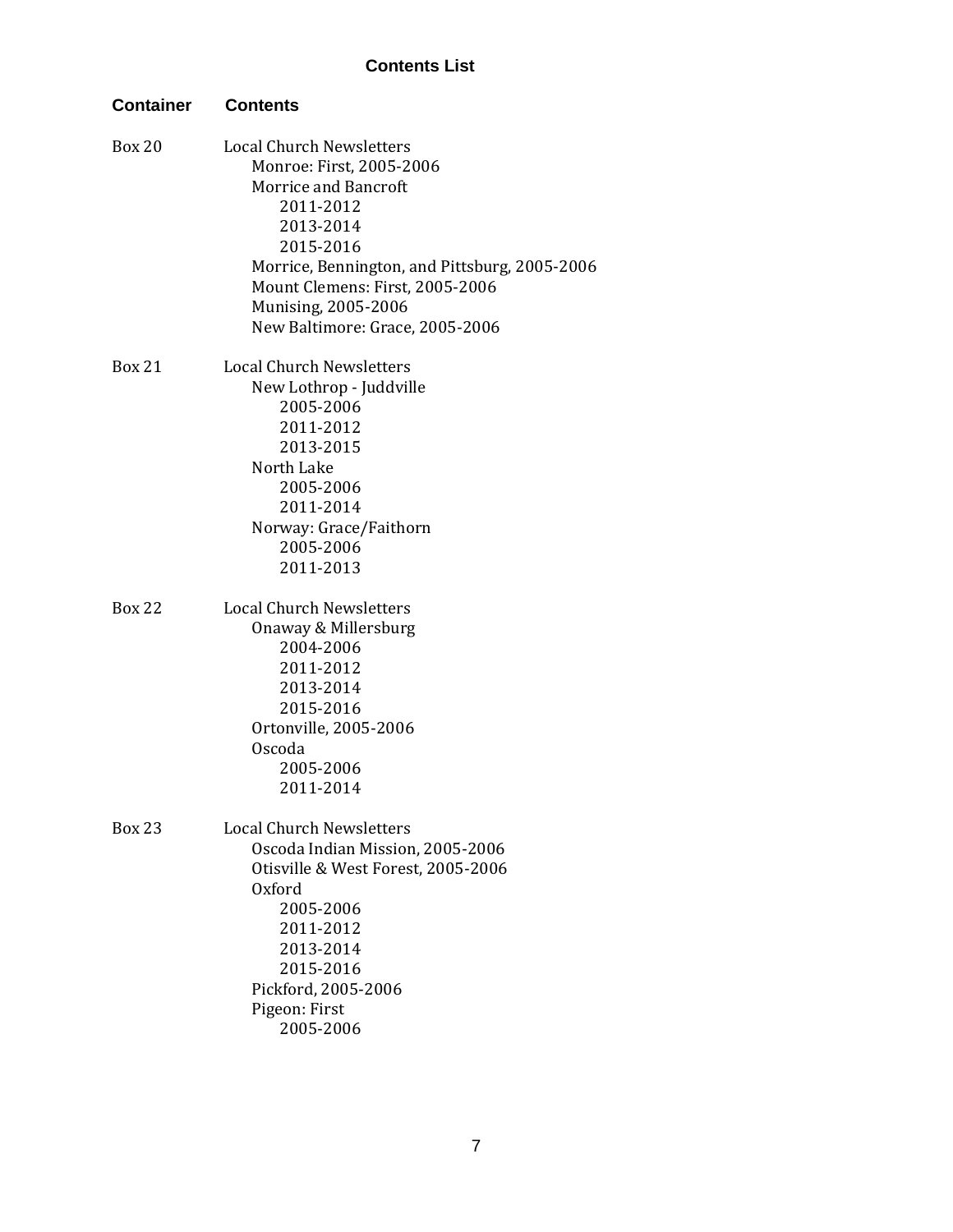| <b>Container</b> | <b>Contents</b>                                                                                                                                                                                                                                                                                                        |
|------------------|------------------------------------------------------------------------------------------------------------------------------------------------------------------------------------------------------------------------------------------------------------------------------------------------------------------------|
| <b>Box 24</b>    | <b>Local Church Newsletters</b><br>Pigeon: First<br>2011-2013<br>2014-2016<br>Pigeon: Salem, 2005-2006<br>Pinckney: Arise, 2005-2006<br>Pinconning, 2005-2006<br>Port Austin, 2005-2006<br>Quinnesec, 2005-2006<br>Richmond: First, 2005-2006<br>Romulus: Community<br>2005-2006                                       |
| <b>Box 25</b>    | <b>Local Church Newsletters</b><br>Romulus Community<br>2011-2012<br>2013-2015<br>Roscommon: Good Shepherd of the North, 2005-2006<br>Saginaw: Ames<br>2005-2006<br>2011-2012<br>Saginaw: Swan Valley, 2005-2006<br>Saint Clair Shores: First, 2005-2006<br>Saint Clair Shores: Good Shepherd, 2005-2006 and 2011-2012 |
| <b>Box 26</b>    | <b>Local Church Newsletters</b><br>Sandusky: First<br>2005-2006<br>2011-2014<br>2015-2016<br>Sebewaing: Trinity<br>2005-2006<br>2011<br>2012<br>2013<br>2014                                                                                                                                                           |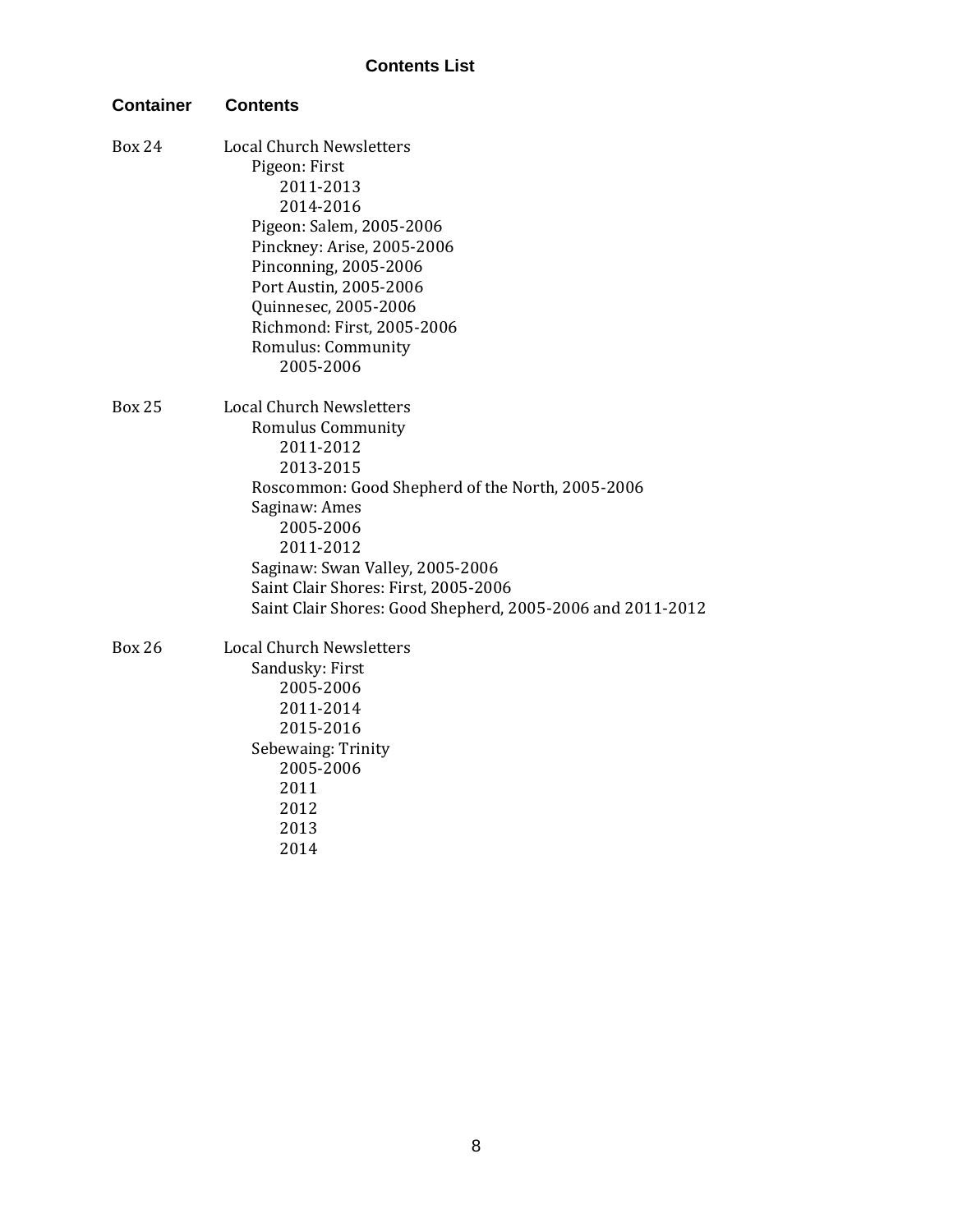| <b>Container</b> | <b>Contents</b>                 |  |
|------------------|---------------------------------|--|
| <b>Box 27</b>    | <b>Local Church Newsletters</b> |  |
|                  | Sebewaing: Trinity              |  |
|                  | 2015                            |  |
|                  | 2016                            |  |
|                  | Tawas                           |  |
|                  | 2011-2012                       |  |
|                  | 2013                            |  |
|                  | 2014                            |  |
|                  | 2015                            |  |
|                  | 2016                            |  |
|                  | Trenton: First                  |  |
|                  | 2005-2006                       |  |
|                  | 2015-2016                       |  |
| <b>Box 28</b>    | <b>Local Church Newsletters</b> |  |
|                  | Troy: First, 2005-2006          |  |
|                  | Utica                           |  |
|                  | 2005                            |  |
|                  | 2006                            |  |
|                  | 2011-2012                       |  |
|                  | 2013-2015                       |  |
|                  | Vassar: First                   |  |
|                  | 2005                            |  |
|                  | 2006                            |  |
|                  | 2011-2012                       |  |
| <b>Box 29</b>    | <b>Local Church Newsletters</b> |  |
|                  | Vassar: First                   |  |
|                  | 2013                            |  |
|                  | 2014                            |  |
|                  | 2015-2016                       |  |
|                  | West Berlin                     |  |
|                  | 2012-2013                       |  |
|                  | 2014-2015                       |  |
|                  | <b>West Branch: First</b>       |  |
|                  | 2005-2006                       |  |
|                  | 2011                            |  |
|                  | 2012                            |  |
|                  | 2013                            |  |
|                  | 2014-2015                       |  |